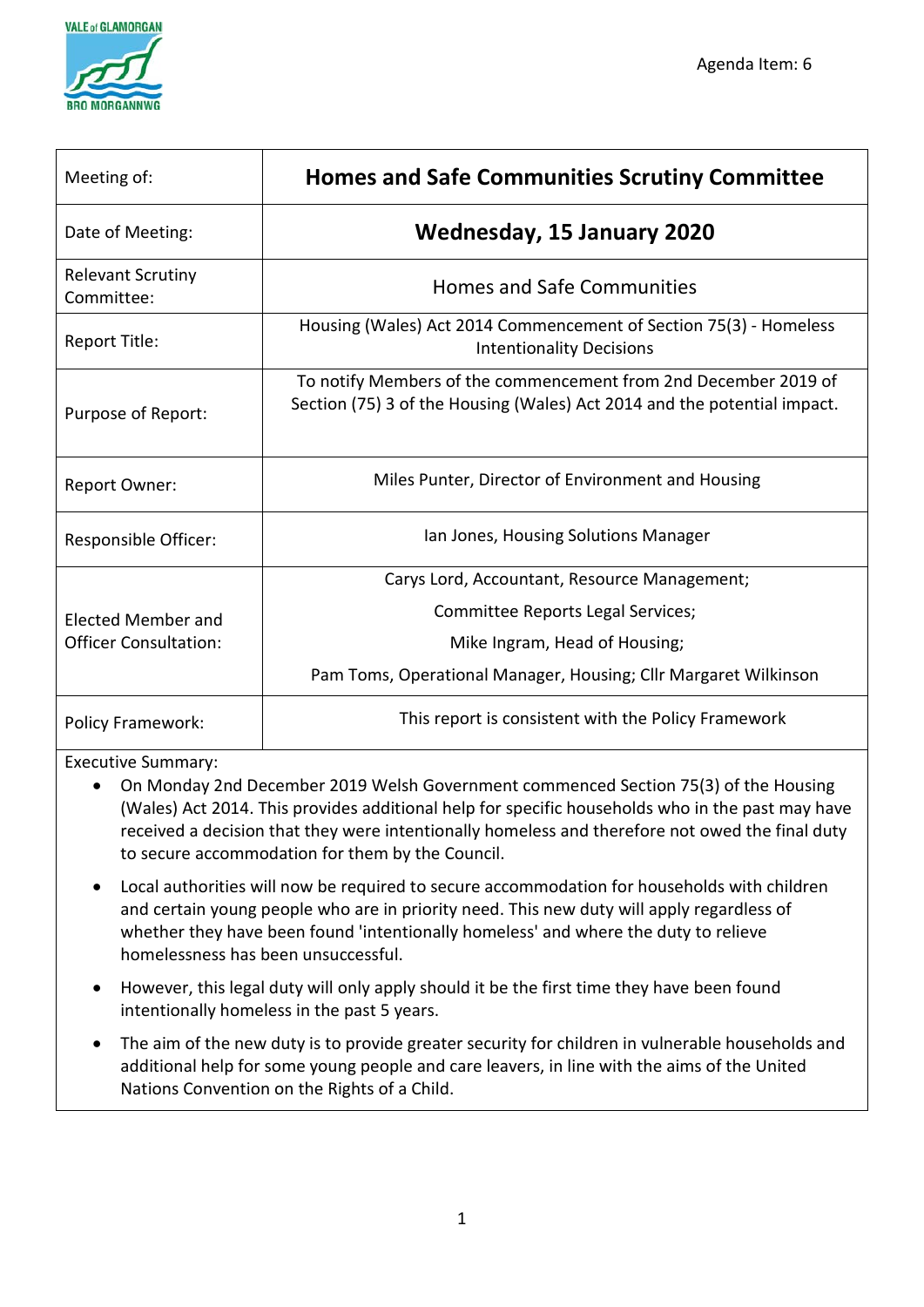## **Recommendations**

**1.** That Scrutiny Members note the commencement of Section 75 (3) of the Housing (Wales) Act 2014 and consider the potential impact on the Council.

## **Reasons for Recommendations**

**1.** For information and consideration.

## **1. Background**

- **1.1** The Housing (Wales) Act 2014 ('The Act') took effect on 27th April 2015 and placed a number of new duties on local authorities in respect of homelessness, which included:
	- To provide assistance to anyone threatened with homelessness.
	- To provide appropriate help and support to any homeless person to help secure a suitable home.
- **1.2** The Act was the biggest change in tackling homelessness in Wales since the first Homeless Person's Act commenced in 1977 and its aim was to transform homelessness by creating a modern safety net where no one is turned away without help.
- **1.3** Prior to the commencement of Section 75 (3) of The Act on 2nd December 2019, local authorities could deem a household with children and vulnerable young person households 'intentionally homeless'. This meant that they were denied the final statutory homelessness duty, if following a homelessness investigation, it was considered that the household 'did' or 'did not' do something, which led to the loss of their accommodation. For example; where a household without appropriate and relevant reason chose not to pay their rent.
- **1.4** However, Section 78 of The Act also required each local authority to specify a category/categories of applicant that the authority had decided to disregard if the applicant had become homeless intentionally.
- **1.5** As a result, Housing Services agreed to disregard the 'intentionality' test for all 16/17yr olds and care leavers and therefore since the introduction of The Act the Council has not made an intentional decision for any vulnerable young people.
- **1.6** Since 2016 the Housing Solutions Service has also not found any household with children intentionally homeless because of the adverse impact it would have had on the vulnerable children and the household. For these cases, the Housing Solutions Service has ensured that a wide range of both statutory and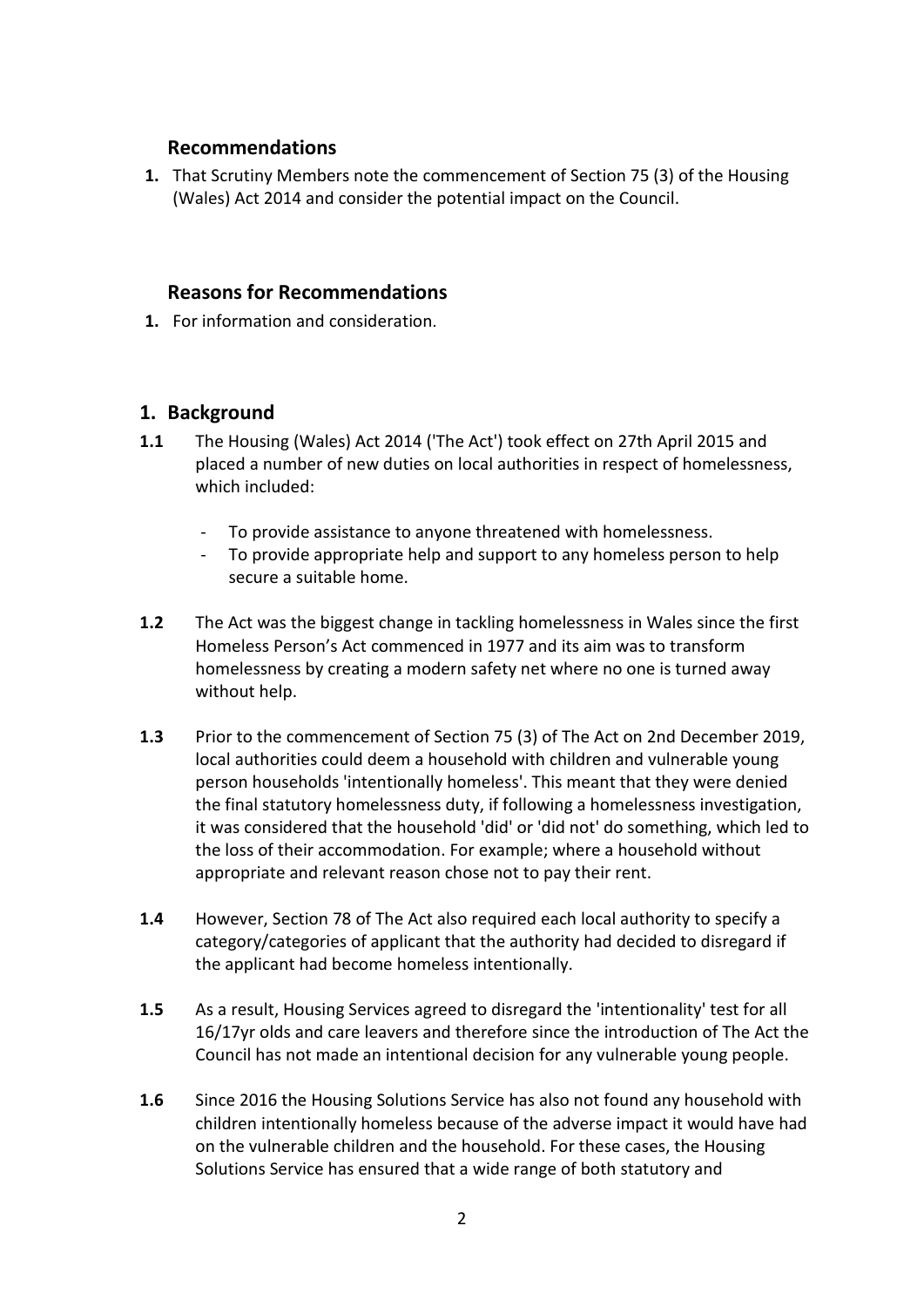commissioned support services were available to ensure that the families future tenancies were sustainable.

# **2. Key Issues for Consideration**

- **2.1** Whilst it is acknowledged that statutory intentionality decisions for the households with children and young people as stipulated within Section 75(3) have not been made since 2016 by the Council, there is concern that by not having the option to make an intentionality decision, it will have a detrimental impact on homelessness prevention. Some clients who wish to move home could choose to withhold rent payments in order to be evicted so that they could be assisted to move to alternative accommodation.
- **2.2** The impact of this could be extremely challenging for the Council, and have a significant impact on revenue through unpaid rent, as well as increasing the pressure on temporary accommodation resources due to increased demand.
- **2.3** The commencement of Section 75 (3) of The Act could also have a detrimental impact on the private rented sector through increased rent arrears and evictions which may lead some landlords to withdraw from the market. Due to the shortage of social rented homes in the Vale of Glamorgan, the Council is heavily reliant on the private rented sector to provide permanent homes for many homeless clients. A reduction in the availability of privately rented properties would therefore also put further pressure on temporary accommodation and lead to households waiting longer to be suitably rehoused.

# **3. How do proposals evidence the Five Ways of Working and contribute to our Well-being Objectives?**

- **3.1** Looking to the long term the Vale of Glamorgan's statutory and non-statutory services support vulnerable people to attain the life skills required to maintain their home, integrate into the community and to live independently in the long term.
- **3.2** Taking an integrated approach Homelessness Prevention processes are continually reviewed and joint working takes place with the Supporting People Planning Group, which includes both statutory and third sector partners to ensure that homelessness services remain appropriate and where required new services developed to support any emerging themes.
- **3.3** Involving the population in decisions this is essential for a balanced and informed service. Service User's views are monitored to ensure that the correct services are delivered to meet their individual needs. Households are also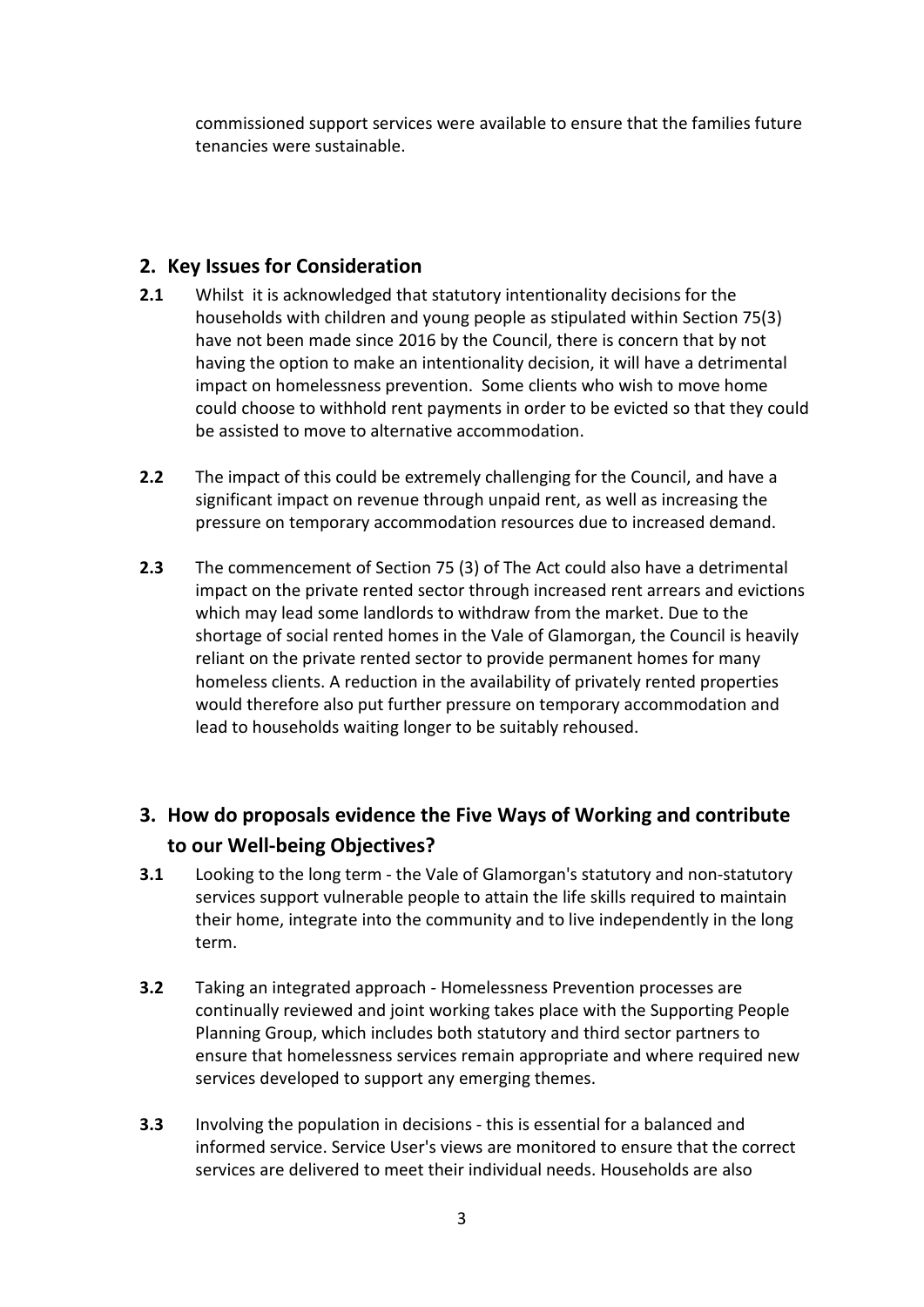empowered through the advice and support that they receive to be able to live independently in the future and to reduce their dependency on services.

- **3.4** Working in a collaborative way the Council's Homelessness Prevention Strategy places collaboration and coproduction at the core and these are monitored on a local, regional and national level though regular reviews.
- **3.5** Understanding the root causes of issues and preventing them the Council has in place a Homelessness Prevention Strategy and Action Plan and along with needs data collected are monitored quarterly to inform service improvement, delivery and commissioning.

## **4. Resources and Legal Considerations**

#### **Financial**

**4.1** There are potential resource implications associated with this report in respect of a possible increase in rent arrears, more demand for temporary accommodation and longer waiting times to be rehoused. These will need to be financed through existing budgets.

#### **Employment**

**4.2** There is a statutory requirement on the Vale of Glamorgan to ensure appropriately experienced staff are employed to deliver the Council's statutory duties within the Housing (Wales) Act 2014.

#### **Legal (Including Equalities)**

- **4.3** The Housing (Wales) Act 2014 (Commencement Order No. 10) Order 2019 commenced section 75(3) of the Housing (Wales) Act 2014 on 2nd December 2019.
- **4.4** Section 75(3) ensures that the following categories of applicants will continue to be eligible for the section 75 duty even where a local authority is satisfied that they have been found intentionally homeless:
	- A pregnant woman;
	- A person with whom a dependent child resides;
	- A person who had not attained the age of 21 when the application for help was made;
	- a person who had attained the age of 21, but not the age of 25, when the application for help was made and who was looked after, accommodated or fostered at any time while under the age of 18.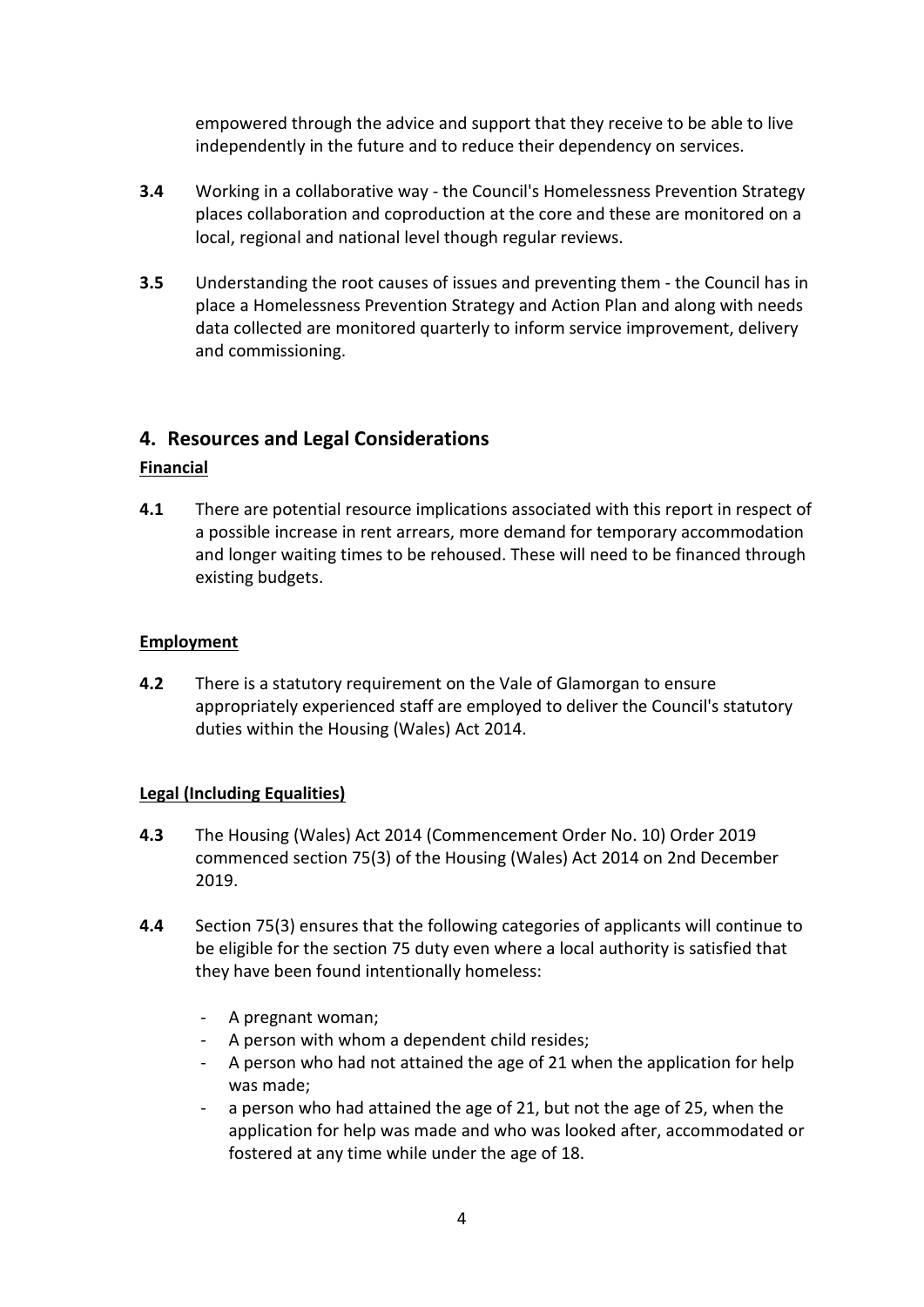**4.5** However, section 75(3)(f)(i) limits this provision so that where someone has been found intentionally homeless twice in a five year period, they would not be subject to the section 75 duty.

# **5. Background Papers**

- (i) Section 75(3) Announcement letter from Minister for Housing and Local Government – Appendix A
- (ii) Section 75(3) of the Housing (Wales) Act 2014 Appendix B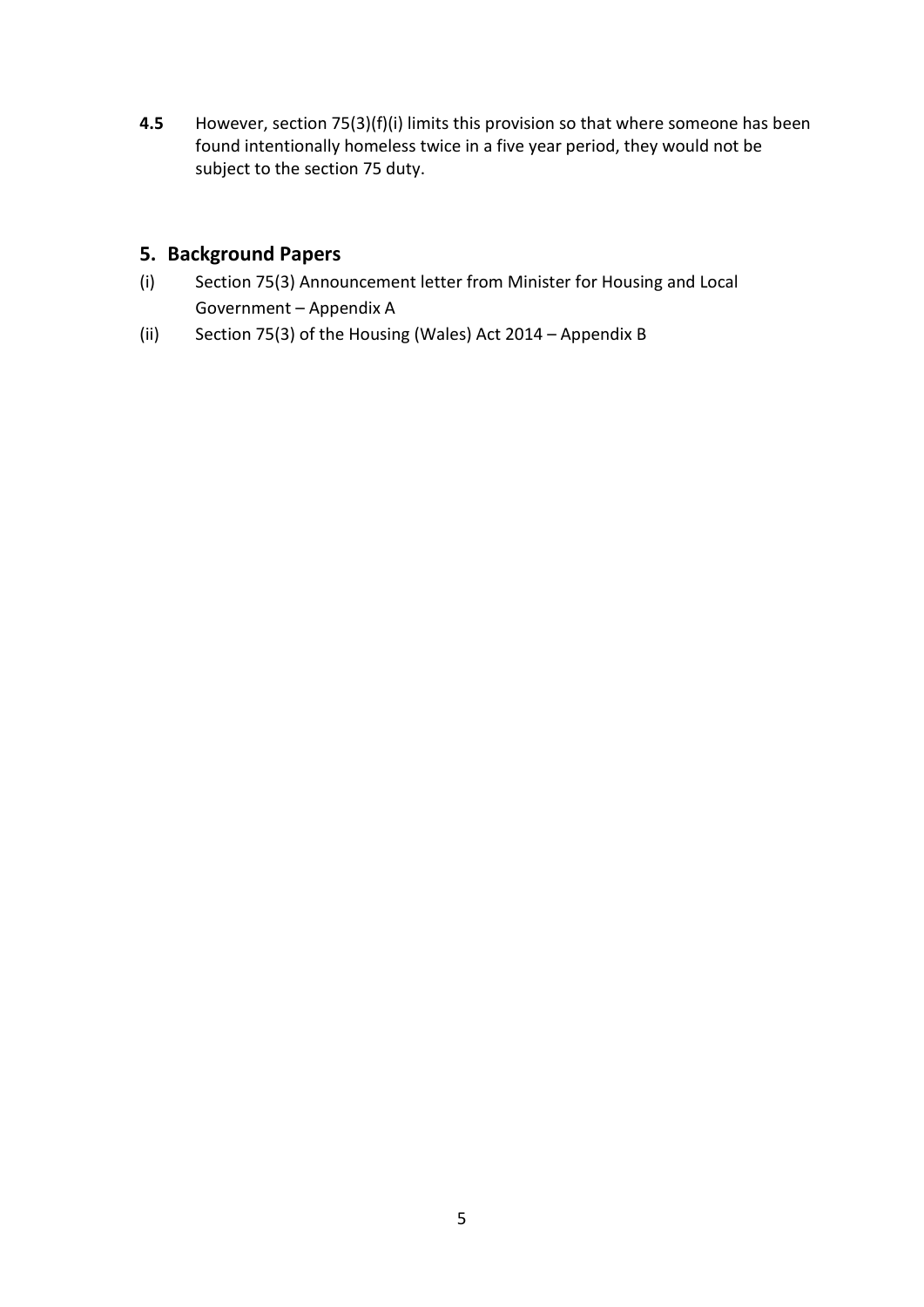**Julie James AC/AM Y Gweinidog Tai a Llywodraeth Leol Minister for Housing and Local Government** 



Llywodraeth Cymru **Welsh Government** 

Eich cyf/Your ref Ein cyf/Our ref

Local Authority Chief Executive Officers; Heads of Services; Leaders; and Housing leads

16 October 2019

## **Housing (Wales) Act 2014 Commencement of section 75(3)**

Since the introduction of the Housing (Wales) Act 2014, the prevention of homelessness duties have resulted in many households avoiding the trauma of homelessness thanks to the work of your teams and partners and I would like to extend my thanks to them.

I recognise that the demand on services is increasing and that there are still too many people whose homelessness is not prevented; collectively, we therefore need to do more.

We committed during the Housing (Wales) Act's passage through the Assembly to introduce an additional safety net for particular households who may be found intentionally homeless.

You will wish to be aware therefore that on 2<sup>nd</sup> December 2019 we intend to commence section 75(3) of the Housing (Wales) Act 2014. This particular subsection will provide additional help for specified households who have received a decision they are intentionally homeless and are not owed the final duty to secure accommodation.

This will mean that local authorities will be required to secure accommodation for households with children and certain young people, who are in priority need. This new duty will apply regardless of if they have been found 'intentionally homeless' where the duty to relieve homelessness has been unsuccessful. This legal duty will only apply should it be the first time they have been found intentionally homeless in the past five years.

This will provide greater security for children in vulnerable households and additional help for some of our young people and care leavers, in line with the aims in the United Nations Charter on the Rights of the Child. We also expect local authorities to co-ordinate a plan of action and support these households to help prevent them becoming homeless in the future.

> Bae Caerdydd • Cardiff Bay Caerdydd • Cardiff CF99 1NA

Canolfan Cyswllt Cyntaf / First Point of Contact Centre: 0300 0604400 [Gohebiaeth.Julie.James@llyw.cymru](mailto:Gohebiaeth.Julie.James@llyw.cymru)  [Correspondence.Julie.James@gov.Wales](mailto:Correspondence.Julie.James@gov.Wales)

Rydym yn croesawu derbyn gohebiaeth yn Gymraeg. Byddwn yn ateb gohebiaeth a dderbynnir yn Gymraeg yn Gymraeg ac ni fydd gohebu yn Gymraeg yn arwain at oedi.

We welcome receiving correspondence in Welsh. Any correspondence received in Welsh will be answered in Welsh and corresponding in Welsh will not lead to a delay in responding.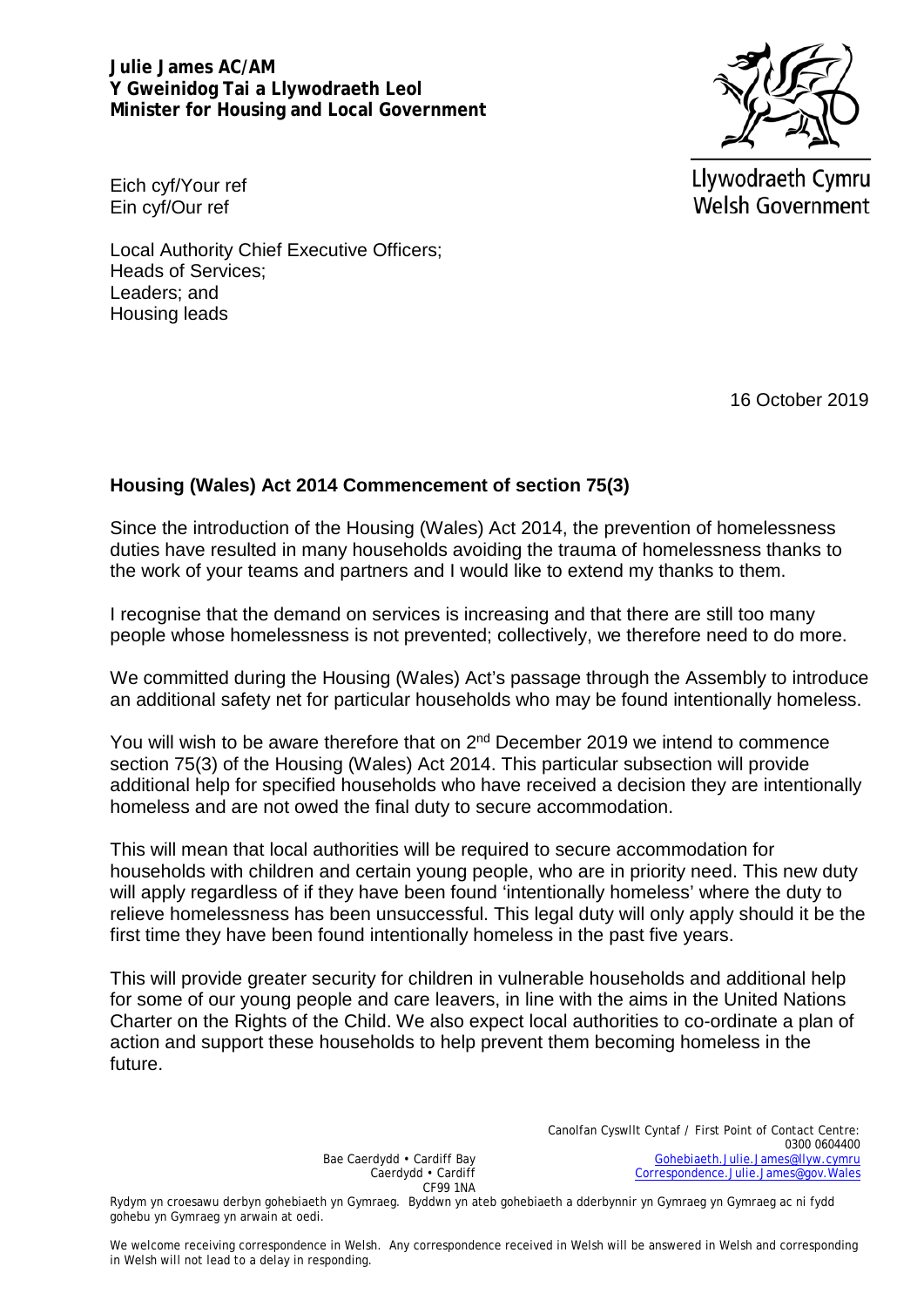Whilst the number of cases who received intentional homeless decisions is not a significant number in comparison to those receiving help under the Act (201 cases recorded in 2018/19 across the whole of Wales), the threat of intentionality remains powerful and emotive.

It is of paramount importance that local authorities work to the spirit rather than the letter of the law. We need to ensure the focus of our efforts is on homelessness prevention, which starts far earlier than the statutory 56 days. Working with people before a crisis takes hold is essential to give ourselves the best opportunity to reduce and ultimately end homelessness in Wales. It is also the most effective, and cost effective, approach minimising trauma to families and individuals and maximising their ability to sustain their housing.

We are currently undertaking a comprehensive review and revision of the Code of Guidance, in collaboration with stakeholders across the sector which will result in a very different document. Work is underway to re-develop the current Code of Guidance into a new, accessible, more policy driven document, set out in four parts:

- Part 1 Policy and direction\* Part  $2$  – The statutory duty\*
- Part 3 Delivering a quality service\*
- Part 4 Measuring effectiveness\*

\*working titles

The new Code of Guidance will clearly set out, up front, the Welsh Government policy approach and the legal position. It will also provide practical guidance to support front line staff to deliver a quality service to households across Wales; supporting them to get the right support at the earliest opportunity. The new Code of Guidance will seek to bring together both statutory and non-statutory aspects of the agenda, based on a shared set of working principles and a collaborative, partnership driven, and more consistent approach.

A truly preventative approach puts the individual at the centre, assisting households at the earliest opportunity into accommodation and then ensuring they are supported to stay there. We need to move away from policies that seemingly use threats to ensure compliance and co-operation so that a more productive partnership between the authority and household can take place. This is far more likely to result in a positive outcome for all concerned. Under the legislation, local authorities have a general preventative duty to help individuals at the earliest stage when they seek support. Not only is this the right thing to do, but it is also a far more effective and cost effective intervention.

Let me be clear – the legislation sets the minimum requirements on local authorities and should be seen as such. It should be used as an enabler to support individuals and households. The legislation should not be used as a barrier to support and I expect local authorities to take a far more inclusive approach, be that in the application of local connection or interim accommodation duties. I expect local authorities to work to the spirit of the legislation in supporting individuals to prevent their homelessness and also in supporting those who are already homeless into accommodation.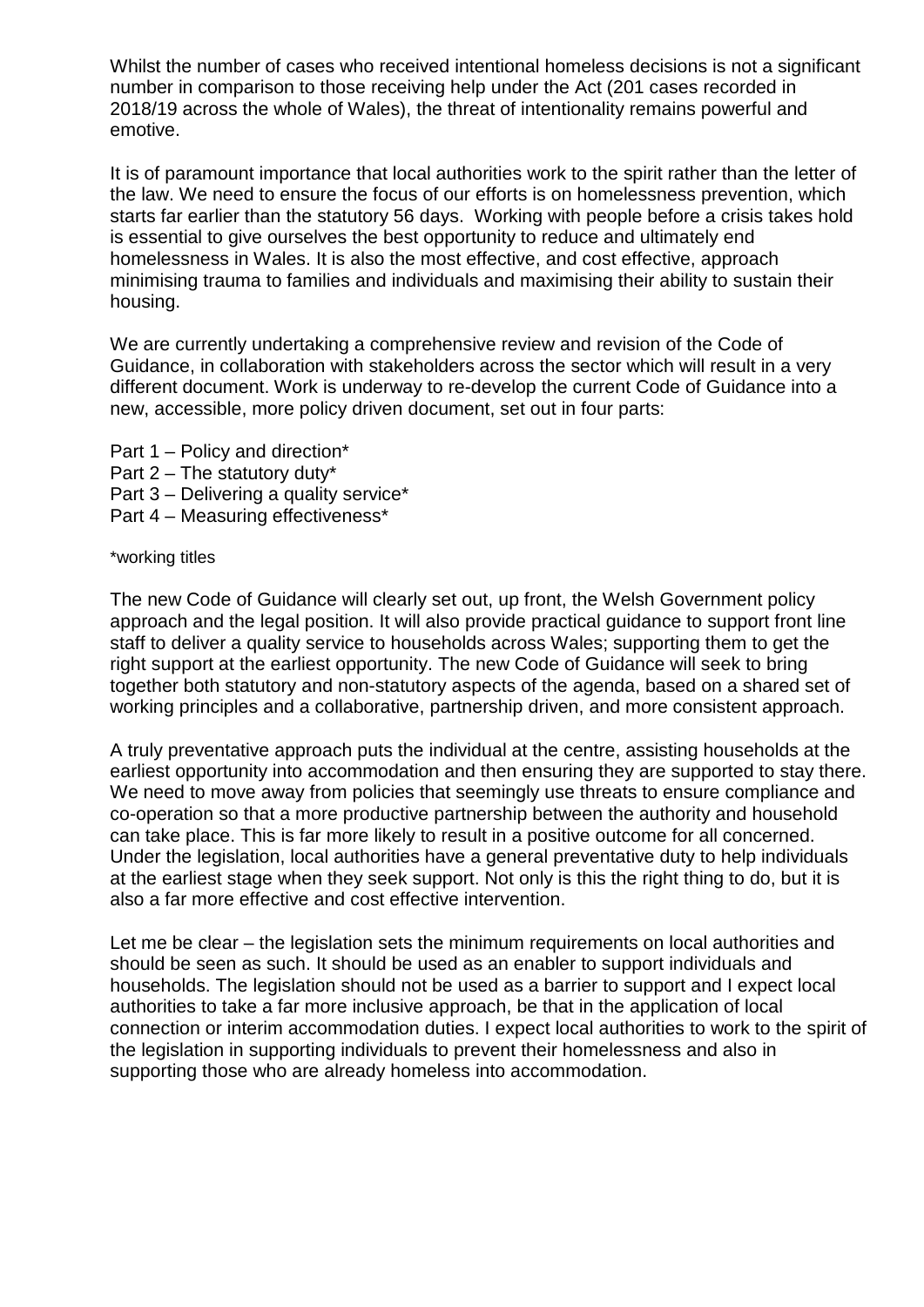This is a vitally important agenda and I value your continued commitment to jointly taking this forward.

Yours sincerely

Jule James

**Julie James AC/AM** Y Gweinidog Tai a Llywodraeth Leol Minister for Housing and Local Government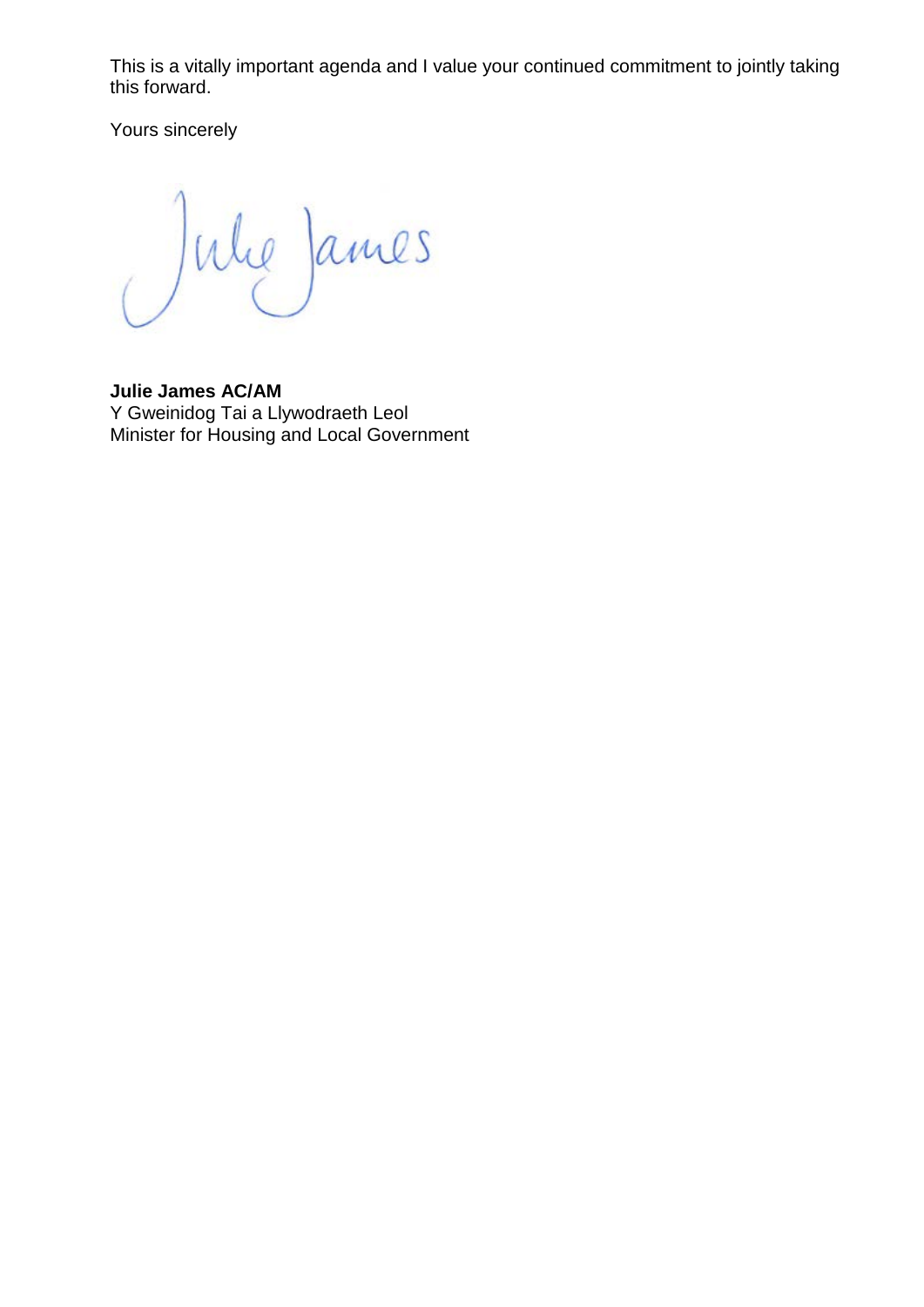# **Additional provisions under section 75(3)**

## **Introduction**

- 1. This section should be read in conjunction with Chapters 14, 16 and 17 of the Code of Guidance for Local Authorities on the Allocation and Accommodation and Homelessness (March 2016) prior to the publication of a new code of guidance in 2020.
- 2. The Housing (Wales) Act 2014 (Commencement Order No. 10) Order 2019 commenced section 75(3) of the Housing (Wales) Act 2014 on 2nd December 2019.
- 3. Section 75(3) ensures that the following categories of applicants will continue to be eligible for the section 75 duty even where a local authority is satisfied that they have been found intentionally homeless:
	- A pregnant woman;
	- A person with whom a dependent child resides;
	- A person who had not attained the age of 21 when the application for help was made;
	- A person who had attained the age of 21, but not the age of 25, when the application for help was made and who was looked after, accommodated or fostered at any time while under the age of 18
- 4. However, section 75(3)(f)(i) limits this provision so that where someone has been found intentionally homeless twice in a five year period, they would not be subject to the section 75 duty.

The Act states

Section 75 - Duty to secure accommodation for applicants in priority need when the duty in section 73 ends

- (3) This subsection applies where the local housing authority is having regard to whether or not the applicant is homeless intentionally and is satisfied that—
	- (a) the applicant became homeless intentionally in the circumstances which gave rise to the application,
	- (b) the applicant—
		- (i) does not have suitable accommodation available for occupation, or
		- (ii) has suitable accommodation, but it is not likely that the accommodation will be available for occupation by the applicant for a period of at least 6 months starting on the day on which the applicant is notified in accordance with section 84 that section 73 does not apply,
	- (c) the applicant is eligible for help,
	- (d) the applicant has a priority need for accommodation,
	- (e) the applicant is—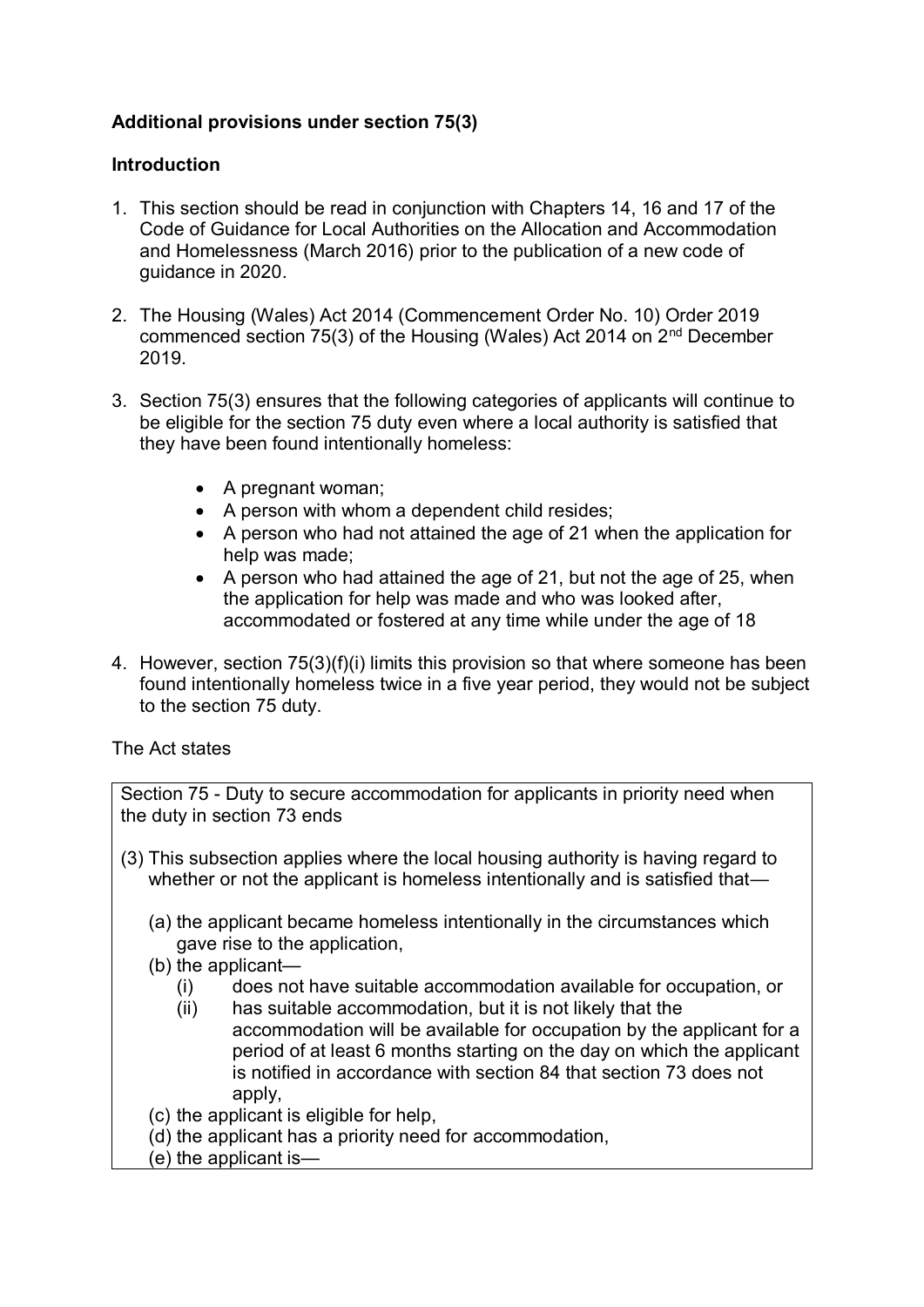- (i) a pregnant woman or a person with whom she resides or might reasonably be expected to reside,
	- (ii) a person with whom a dependent child resides or might reasonably be expected to reside,
	- (iii) a person who had not attained the age of 21 when the application for help was made or a person with whom such a person resides or might reasonably be expected to reside, or
	- (iv) a person who had attained the age of 21, but not the age of 25, when the application for help was made and who was looked after, accommodated or fostered at any time while under the age of 18, or a person with whom such a person resides or might reasonably be expected to reside, and
- (f) the authority has not previously secured an offer of accommodation to the applicant under this section following a previous application for help under this Chapter, where that offer was made—
	- (i) at any time within the period of 5 years before the day on which the applicant was notified under section 63 that a duty was owed to him or her under this section, and
	- (ii) on the basis that the applicant fell within this subsection.
- (4) For the purpose of subsections  $(2)(a)(ii)$  and  $(3)(b)(ii)$ , the applicant is to be treated as notified on the day the notice is sent or first made available for collection.

# **Guidance**

- 5. This section only applies where a local authority has notified Minister's whether they are having regard to intentionality and which categories. This is covered in more detail in Chapter 17. No further notifications to the Welsh Government is necessary.
- 6. Chapter 16 provides guidance for ending the duty at section 73 and picking up the section 75 duty. The provisions under this section only apply where someone has been assessed as in priority need.
- 7. Where an applicant meets a priority need category AND falls within one of the following categories of people, they will continue to be eligible to receive support under section 75 even where they have been found intentionally homelessness in the past five years:
	- A pregnant woman;
	- A person with whom a dependent child resides;
	- A person who had not attained the age of 21 when the application for help was made;
	- A person who had attained the age of 21, but not the age of 25, when the application for help was made and who was looked after, accommodated or fostered at any time while under the age of 18